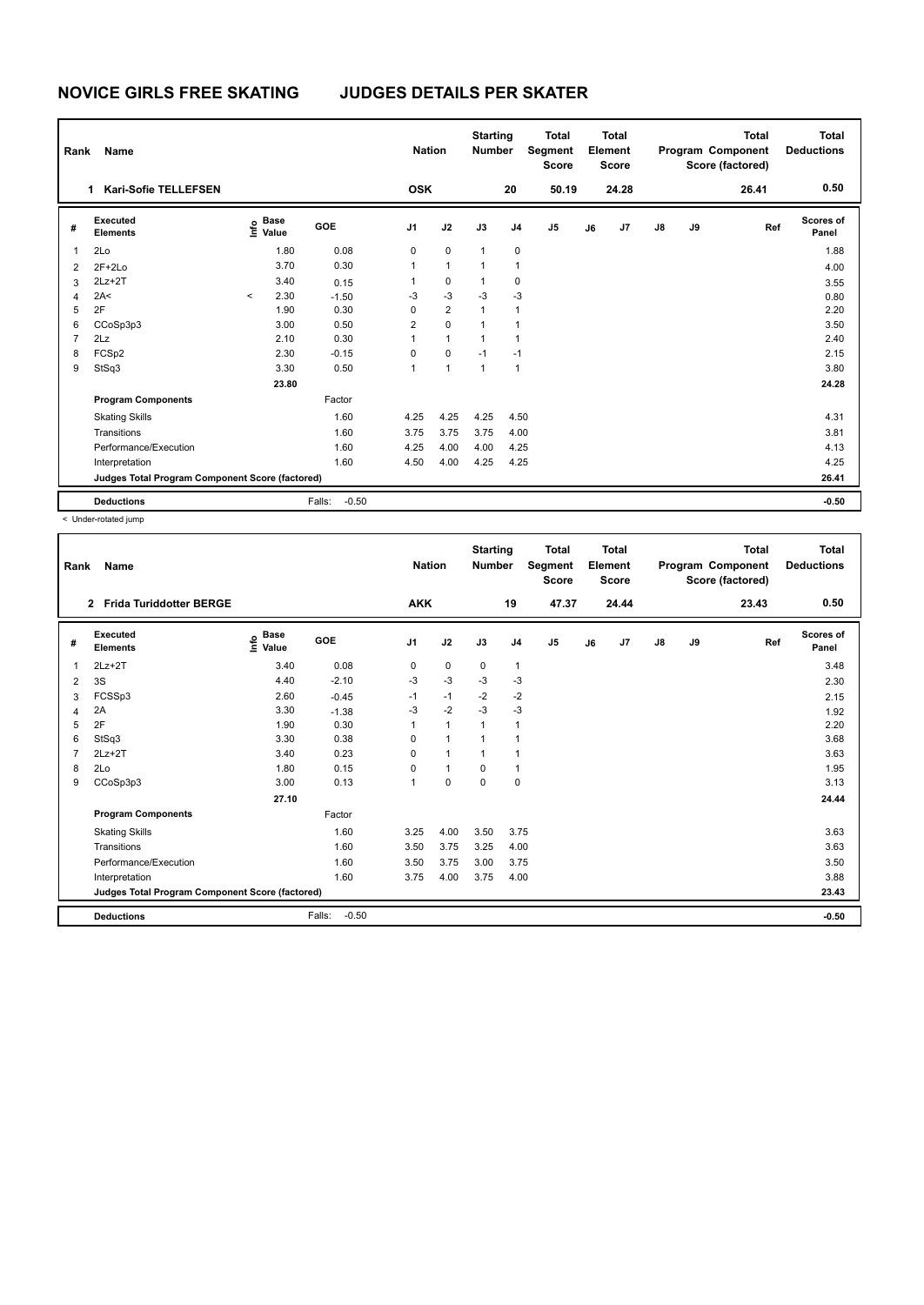| Rank           | Name                                            |                                           |         | <b>Nation</b> |                | <b>Starting</b><br>Number |              | Total<br>Segment<br><b>Score</b> |    | Total<br>Element<br><b>Score</b> |    |    | <b>Total</b><br>Program Component<br>Score (factored) | <b>Total</b><br><b>Deductions</b> |
|----------------|-------------------------------------------------|-------------------------------------------|---------|---------------|----------------|---------------------------|--------------|----------------------------------|----|----------------------------------|----|----|-------------------------------------------------------|-----------------------------------|
|                | 3 Freja JUEL JENSEN                             |                                           |         | <b>DEN</b>    |                |                           | 18           | 45.89                            |    | 21.98                            |    |    | 23.91                                                 | 0.00                              |
| #              | Executed<br><b>Elements</b>                     | e Base<br>E Value                         | GOE     | J1            | J2             | J3                        | J4           | J5                               | J6 | J7                               | J8 | J9 | Ref                                                   | <b>Scores of</b><br>Panel         |
| 1              | 1A                                              | 1.10                                      | 0.00    | $\mathbf 0$   | $\pmb{0}$      | $\mathbf 0$               | $\pmb{0}$    |                                  |    |                                  |    |    |                                                       | 1.10                              |
| $\overline{2}$ | 2Lz                                             | 2.10                                      | 0.08    | 0             | $-1$           | $\mathbf{1}$              | 1            |                                  |    |                                  |    |    |                                                       | 2.18                              |
| 3              | $2Lo+2T$                                        | 3.10                                      | 0.15    | $\mathbf 0$   | $\mathbf{1}$   | $\mathbf{1}$              | 0            |                                  |    |                                  |    |    |                                                       | 3.25                              |
| 4              | 2F                                              | 1.90                                      | 0.08    | $\mathbf 0$   | $\mathbf{1}$   | $\mathbf 0$               | $\mathbf 0$  |                                  |    |                                  |    |    |                                                       | 1.98                              |
| 5              | CCoSp3p3                                        | 3.00                                      | 0.38    | $\mathbf{1}$  | $\mathbf 0$    | $\mathbf{1}$              | 1            |                                  |    |                                  |    |    |                                                       | 3.38                              |
| 6              | $2Lz+2T$                                        | 3.40                                      | 0.23    | $\mathbf{1}$  | $\mathbf{1}$   | $\mathbf 0$               | $\mathbf{1}$ |                                  |    |                                  |    |    |                                                       | 3.63                              |
| $\overline{7}$ | 2Lo                                             | 1.80                                      | 0.38    | $\mathbf{1}$  | $\overline{2}$ | $\mathbf{1}$              | $\mathbf{1}$ |                                  |    |                                  |    |    |                                                       | 2.18                              |
| 8              | StSq2                                           | 2.60                                      | 0.38    | $\mathbf 0$   | $\mathbf{1}$   | $\mathbf{1}$              | $\mathbf{1}$ |                                  |    |                                  |    |    |                                                       | 2.98                              |
| 9              | FCSp1                                           | 1.90                                      | $-0.60$ | $-2$          | $-2$           | $-2$                      | $-2$         |                                  |    |                                  |    |    |                                                       | 1.30                              |
|                |                                                 | 20.90                                     |         |               |                |                           |              |                                  |    |                                  |    |    |                                                       | 21.98                             |
|                | <b>Program Components</b>                       |                                           | Factor  |               |                |                           |              |                                  |    |                                  |    |    |                                                       |                                   |
|                | <b>Skating Skills</b>                           |                                           | 1.60    | 3.00          | 4.00           | 3.75                      | 3.75         |                                  |    |                                  |    |    |                                                       | 3.63                              |
|                | Transitions                                     |                                           | 1.60    | 3.50          | 3.75           | 4.00                      | 4.00         |                                  |    |                                  |    |    |                                                       | 3.81                              |
|                | Performance/Execution                           |                                           | 1.60    | 3.25          | 3.50           | 3.50                      | 3.75         |                                  |    |                                  |    |    |                                                       | 3.50                              |
|                | Interpretation                                  |                                           | 1.60    | 3.75          | 4.00           | 4.00                      | 4.25         |                                  |    |                                  |    |    |                                                       | 4.00                              |
|                | Judges Total Program Component Score (factored) |                                           |         |               |                |                           |              |                                  |    |                                  |    |    |                                                       | 23.91                             |
|                | <b>Deductions</b>                               |                                           |         |               |                |                           |              |                                  |    |                                  |    |    |                                                       | 0.00                              |
|                |                                                 |                                           |         |               |                |                           |              |                                  |    |                                  |    |    |                                                       |                                   |
|                |                                                 |                                           |         |               |                | <b>Starting</b>           |              | <b>Total</b>                     |    | <b>Total</b>                     |    |    | <b>Total</b>                                          | <b>Total</b>                      |
| Rank           | Name                                            |                                           |         | <b>Nation</b> |                | <b>Number</b>             |              | Segment                          |    | Element                          |    |    | Program Component                                     | <b>Deductions</b>                 |
|                |                                                 |                                           |         |               |                |                           |              | <b>Score</b>                     |    | <b>Score</b>                     |    |    | Score (factored)                                      |                                   |
|                |                                                 |                                           |         |               |                |                           |              |                                  |    |                                  |    |    |                                                       |                                   |
|                | 4 Sofie KORSGAARD                               |                                           |         | <b>DEN</b>    |                |                           | 15           | 45.26                            |    | 22.83                            |    |    | 23.43                                                 | 1.00                              |
| #              | Executed<br><b>Elements</b>                     | $\frac{e}{E}$ Base<br>$\frac{E}{E}$ Value | GOE     | J1            | J2             | J3                        | J4           | J5                               | J6 | J7                               | J8 | J9 | Ref                                                   | <b>Scores of</b><br>Panel         |
| 1              | 2Lo                                             | 1.80                                      | 0.45    | 1             | $\overline{2}$ | $\mathbf 2$               | $\mathbf{1}$ |                                  |    |                                  |    |    |                                                       | 2.25                              |
| $\overline{2}$ | 2Lz                                             | 2.10                                      | 0.15    | 0             | $\mathbf{1}$   | $\mathbf{1}$              | 0            |                                  |    |                                  |    |    |                                                       | 2.25                              |
| 3              | 2F                                              | 1.90                                      | 0.23    | $\mathbf 0$   | $\mathbf{1}$   | $\mathbf{1}$              | 1            |                                  |    |                                  |    |    |                                                       | 2.13                              |
| 4              |                                                 |                                           |         |               |                |                           |              |                                  |    |                                  |    |    |                                                       |                                   |
| 5              | FCSp3                                           | 2.80                                      | $-0.23$ | $-1$          | $-1$           | $\mathbf 0$               | $-1$         |                                  |    |                                  |    |    |                                                       | 2.57                              |
|                | $2Lo+2T$                                        | 3.10                                      | 0.15    | $\mathbf 0$   | $\mathbf{1}$   | $\mathbf{1}$              | 0            |                                  |    |                                  |    |    |                                                       | 3.25                              |
| 6              | $2Lz+2T$                                        | 3.40                                      | 0.00    | $\mathbf 0$   | $\mathbf 0$    | $\mathbf 0$               | $\mathbf 0$  |                                  |    |                                  |    |    |                                                       | 3.40                              |
| $\overline{7}$ | 1A                                              | 1.10                                      | 0.15    | $\mathbf{1}$  | $\mathbf{1}$   | $\mathbf 0$               | $\mathbf{1}$ |                                  |    |                                  |    |    |                                                       | 1.25                              |
| 8              | StSq2                                           | 2.60                                      | 0.25    | $\mathbf 0$   | $\mathbf{1}$   | $\mathbf 0$               | $\mathbf{1}$ |                                  |    |                                  |    |    |                                                       | 2.85                              |
| 9              | CCoSp3p2                                        | 2.50                                      | 0.38    | $\mathbf{1}$  | $\mathbf{1}$   | $\mathbf{1}$              | $\mathbf 0$  |                                  |    |                                  |    |    |                                                       | 2.88                              |
|                |                                                 | 21.30                                     |         |               |                |                           |              |                                  |    |                                  |    |    |                                                       | 22.83                             |
|                | <b>Program Components</b>                       |                                           | Factor  |               |                |                           |              |                                  |    |                                  |    |    |                                                       |                                   |
|                | <b>Skating Skills</b>                           |                                           | 1.60    | 3.75          | 4.00           | 3.25                      | 4.00         |                                  |    |                                  |    |    |                                                       | 3.75                              |
|                | Transitions                                     |                                           | 1.60    | 3.50          | 3.50           | 2.00                      | 3.50         |                                  |    |                                  |    |    |                                                       | 3.13                              |
|                | Performance/Execution                           |                                           | 1.60    | 4.00          | 4.00           | 3.50                      | 4.00         |                                  |    |                                  |    |    |                                                       | 3.88                              |
|                | Interpretation                                  |                                           | 1.60    | 4.00          | 4.00           | 3.25                      | 4.25         |                                  |    |                                  |    |    |                                                       | 3.88                              |

**Deductions** Time violation: -1.00 **-1.00**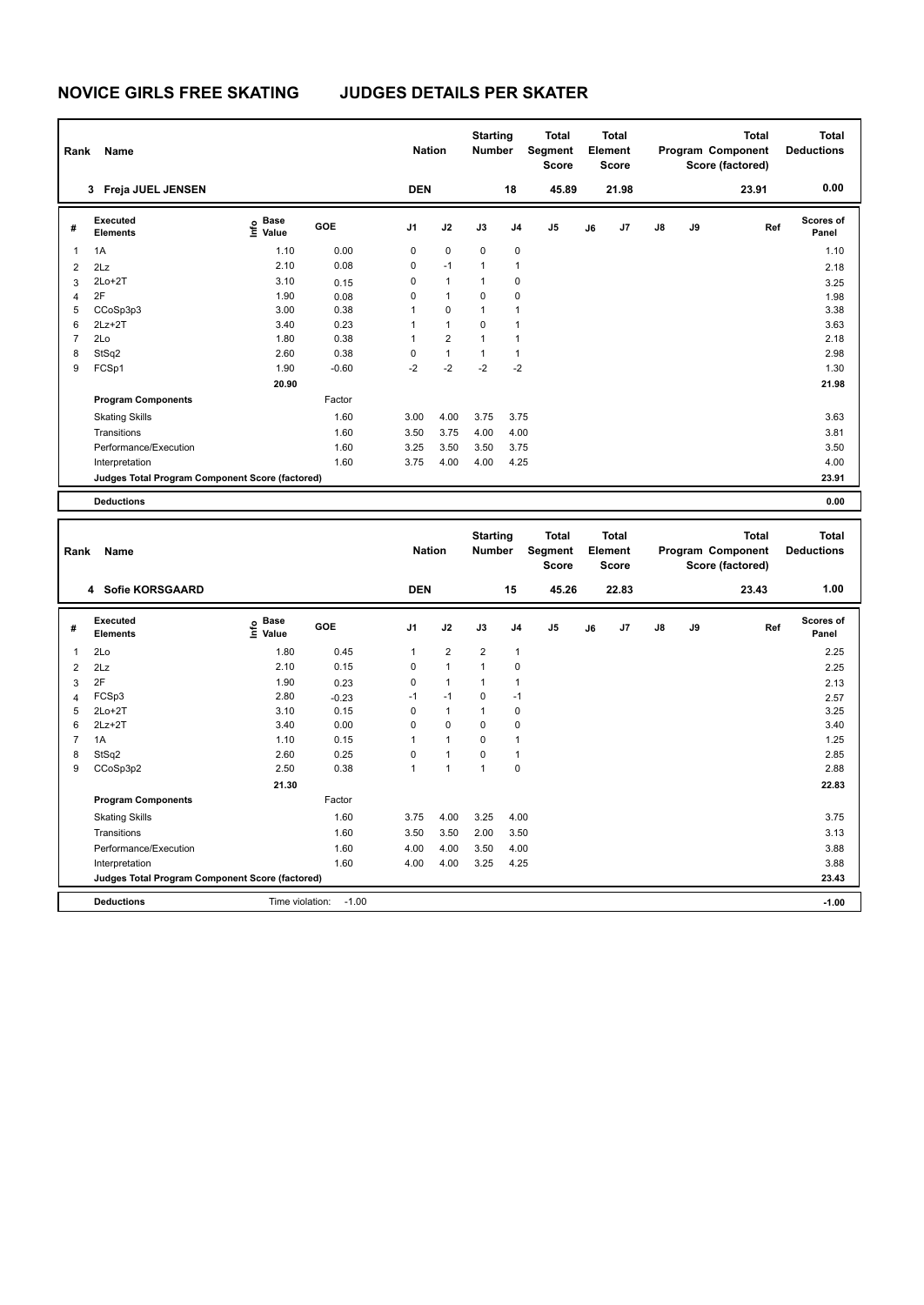| Rank           | Name                                            | <b>Nation</b> |                      | <b>Starting</b><br><b>Number</b> |                | <b>Total</b><br>Segment<br><b>Score</b> |              | <b>Total</b><br>Element<br><b>Score</b> |                |    | <b>Total</b><br>Program Component<br>Score (factored) | <b>Total</b><br><b>Deductions</b> |    |       |                    |
|----------------|-------------------------------------------------|---------------|----------------------|----------------------------------|----------------|-----------------------------------------|--------------|-----------------------------------------|----------------|----|-------------------------------------------------------|-----------------------------------|----|-------|--------------------|
|                | <b>Malene JOHANSEN TRENGEREID</b><br>5          |               |                      |                                  | <b>BKK</b>     |                                         |              | 13                                      | 43.63          |    | 21.12                                                 |                                   |    | 22.51 | 0.00               |
| #              | Executed<br><b>Elements</b>                     | ۴o            | <b>Base</b><br>Value | GOE                              | J <sub>1</sub> | J2                                      | J3           | J <sub>4</sub>                          | J <sub>5</sub> | J6 | J7                                                    | $\mathsf{J}8$                     | J9 | Ref   | Scores of<br>Panel |
| $\mathbf{1}$   | $2Lz+2T2$                                       | $\prec$       | 3.00                 | $-0.38$                          | $-1$           | $-2$                                    | $-1$         | $-1$                                    |                |    |                                                       |                                   |    |       | 2.62               |
| $\overline{2}$ | 2F                                              |               | 1.90                 | $-0.15$                          | $-1$           | $-1$                                    | 0            | 0                                       |                |    |                                                       |                                   |    |       | 1.75               |
| 3              | 2Lo                                             |               | 1.80                 | $-0.08$                          | 0              | $-1$                                    | $\mathbf 0$  | 0                                       |                |    |                                                       |                                   |    |       | 1.72               |
| 4              | FSSp2                                           |               | 2.30                 | 0.25                             | 0              | $\mathbf 0$                             | $\mathbf{1}$ | 1                                       |                |    |                                                       |                                   |    |       | 2.55               |
| 5              | $2Lo+2T$                                        |               | 3.10                 | $-0.15$                          | $-1$           | $-1$                                    | $\Omega$     | $\mathbf 0$                             |                |    |                                                       |                                   |    |       | 2.95               |
| 6              | 2Lz                                             | $\prec$       | 1.50                 | $-0.38$                          | $-1$           | $-2$                                    | $-1$         | $-1$                                    |                |    |                                                       |                                   |    |       | 1.12               |
| $\overline{7}$ | 1A                                              |               | 1.10                 | 0.00                             | 0              | $\mathbf 0$                             | $\mathbf 0$  | $\mathbf 0$                             |                |    |                                                       |                                   |    |       | 1.10               |
| 8              | StSq3                                           |               | 3.30                 | 0.38                             | 1              | $\mathbf 0$                             | $\mathbf{1}$ | $\mathbf{1}$                            |                |    |                                                       |                                   |    |       | 3.68               |
| 9              | CCoSp3p3                                        |               | 3.00                 | 0.63                             | $\overline{2}$ | $\overline{2}$                          | $\mathbf 0$  | $\overline{1}$                          |                |    |                                                       |                                   |    |       | 3.63               |
|                |                                                 |               | 21.00                |                                  |                |                                         |              |                                         |                |    |                                                       |                                   |    |       | 21.12              |
|                | <b>Program Components</b>                       |               |                      | Factor                           |                |                                         |              |                                         |                |    |                                                       |                                   |    |       |                    |
|                | <b>Skating Skills</b>                           |               |                      | 1.60                             | 3.50           | 3.50                                    | 3.50         | 3.50                                    |                |    |                                                       |                                   |    |       | 3.50               |
|                | Transitions                                     |               |                      | 1.60                             | 3.25           | 3.00                                    | 3.00         | 3.75                                    |                |    |                                                       |                                   |    |       | 3.25               |
|                | Performance/Execution                           |               |                      | 1.60                             | 3.75           | 3.50                                    | 3.50         | 4.00                                    |                |    |                                                       |                                   |    |       | 3.69               |
|                | Interpretation                                  |               |                      | 1.60                             | 3.50           | 3.50                                    | 3.50         | 4.00                                    |                |    |                                                       |                                   |    |       | 3.63               |
|                | Judges Total Program Component Score (factored) |               |                      |                                  |                |                                         |              |                                         |                |    |                                                       |                                   |    |       | 22.51              |
|                | <b>Deductions</b>                               |               |                      |                                  |                |                                         |              |                                         |                |    |                                                       |                                   |    |       | 0.00               |

| Rank | Name                                            |                                           |            | <b>Nation</b>  |              | <b>Starting</b><br><b>Number</b> |                | <b>Total</b><br>Segment<br><b>Score</b> |    | Total<br>Element<br><b>Score</b> |               |    | <b>Total</b><br>Program Component<br>Score (factored) | Total<br><b>Deductions</b> |
|------|-------------------------------------------------|-------------------------------------------|------------|----------------|--------------|----------------------------------|----------------|-----------------------------------------|----|----------------------------------|---------------|----|-------------------------------------------------------|----------------------------|
|      | Jenny Persen GJERVAN<br>6                       |                                           |            | <b>TSK</b>     |              |                                  | 17             | 42.70                                   |    | 20.99                            |               |    | 21.71                                                 | 0.00                       |
| #    | Executed<br><b>Elements</b>                     | $\frac{e}{E}$ Base<br>$\frac{e}{E}$ Value | <b>GOE</b> | J <sub>1</sub> | J2           | J3                               | J <sub>4</sub> | J <sub>5</sub>                          | J6 | J7                               | $\mathsf{J}8$ | J9 | Ref                                                   | <b>Scores of</b><br>Panel  |
| 1    | 2F+1A+SEQ                                       | 2.40                                      | 0.00       | 0              | 0            | 0                                | 0              |                                         |    |                                  |               |    |                                                       | 2.40                       |
| 2    | 2Lz                                             | 2.10                                      | 0.00       | $\Omega$       | $\Omega$     | $\Omega$                         | $\mathbf 0$    |                                         |    |                                  |               |    |                                                       | 2.10                       |
| 3    | CCoSp3p3                                        | 3.00                                      | 0.18       | 1              | 0            | 1                                | $-1$           |                                         |    |                                  |               |    |                                                       | 3.18                       |
| 4    | 2Lo+2Lo                                         | 3.60                                      | $-0.15$    | $-1$           | 0            | $-1$                             | 0              |                                         |    |                                  |               |    |                                                       | 3.45                       |
| 5    | 2F                                              | 1.90                                      | 0.08       | $\Omega$       | $\Omega$     | $\Omega$                         | $\mathbf{1}$   |                                         |    |                                  |               |    |                                                       | 1.98                       |
| 6    | 2S                                              | 1.30                                      | 0.10       | 0              | $\mathbf{1}$ | 0                                | $\mathbf{1}$   |                                         |    |                                  |               |    |                                                       | 1.40                       |
| 7    | StSq3                                           | 3.30                                      | 0.13       | 0              | 1            | $\Omega$                         | 0              |                                         |    |                                  |               |    |                                                       | 3.43                       |
| 8    | 2T                                              | 1.30                                      | $-0.10$    | $-1$           | $-1$         | $\Omega$                         | 0              |                                         |    |                                  |               |    |                                                       | 1.20                       |
| 9    | FCSp2                                           | 2.30                                      | $-0.45$    | $-1$           | $-2$         | $-1$                             | $-2$           |                                         |    |                                  |               |    |                                                       | 1.85                       |
|      |                                                 | 21.20                                     |            |                |              |                                  |                |                                         |    |                                  |               |    |                                                       | 20.99                      |
|      | <b>Program Components</b>                       |                                           | Factor     |                |              |                                  |                |                                         |    |                                  |               |    |                                                       |                            |
|      | <b>Skating Skills</b>                           |                                           | 1.60       | 3.50           | 3.50         | 3.50                             | 3.75           |                                         |    |                                  |               |    |                                                       | 3.56                       |
|      | Transitions                                     |                                           | 1.60       | 3.25           | 3.25         | 3.00                             | 3.25           |                                         |    |                                  |               |    |                                                       | 3.19                       |
|      | Performance/Execution                           |                                           | 1.60       | 3.50           | 3.50         | 3.25                             | 3.50           |                                         |    |                                  |               |    |                                                       | 3.44                       |
|      | Interpretation                                  |                                           | 1.60       | 3.75           | 3.50         | 3.00                             | 3.25           |                                         |    |                                  |               |    |                                                       | 3.38                       |
|      | Judges Total Program Component Score (factored) |                                           |            |                |              |                                  |                |                                         |    |                                  |               |    |                                                       | 21.71                      |
|      | <b>Deductions</b>                               |                                           |            |                |              |                                  |                |                                         |    |                                  |               |    |                                                       | 0.00                       |
|      |                                                 |                                           |            |                |              |                                  |                |                                         |    |                                  |               |    |                                                       |                            |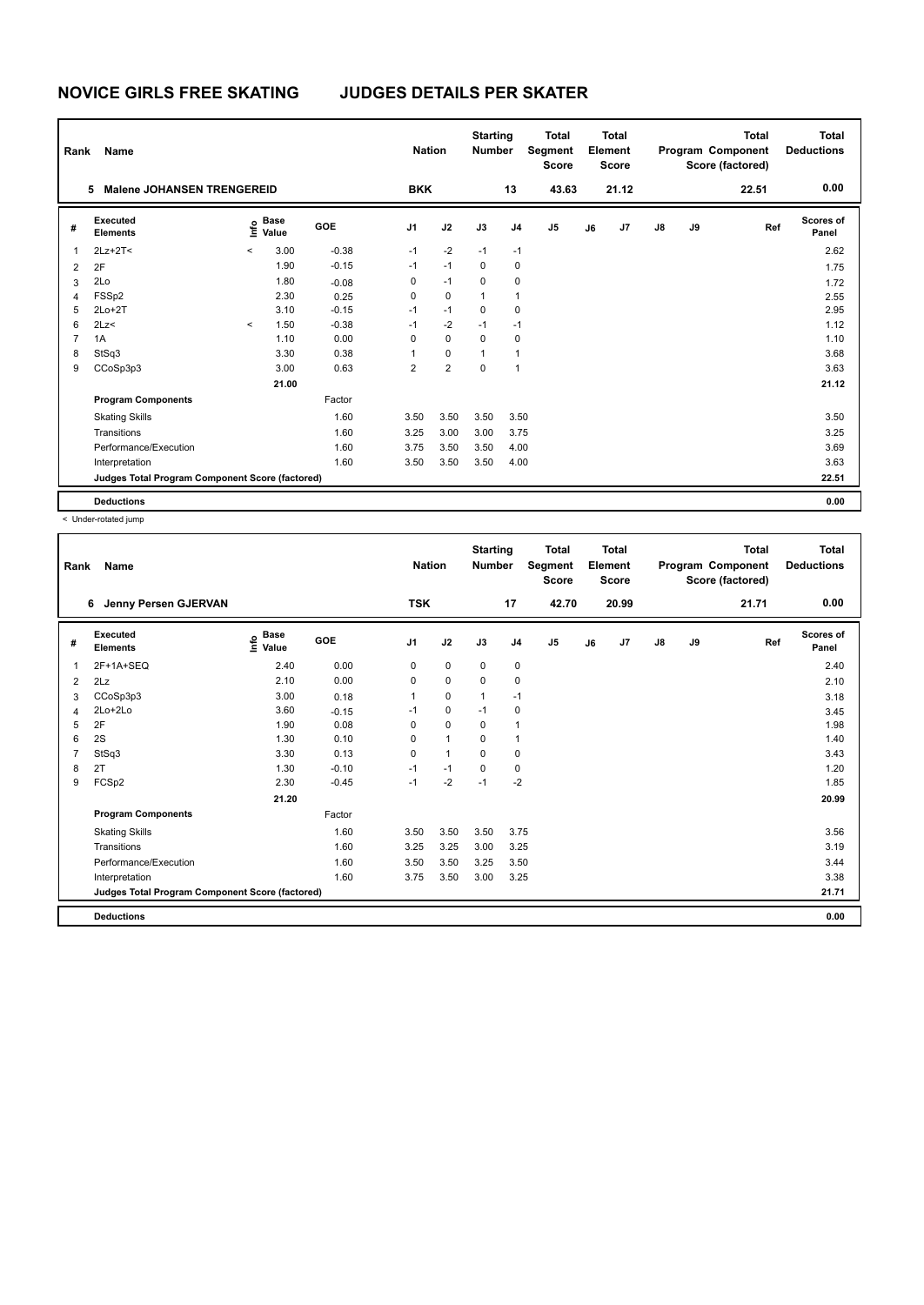| Rank           | Name                                            |         |                      |                   | <b>Nation</b>  |              | <b>Starting</b><br><b>Number</b> |                | <b>Total</b><br>Segment<br><b>Score</b> |    | Total<br>Element<br><b>Score</b> |               |    | <b>Total</b><br>Program Component<br>Score (factored) | Total<br><b>Deductions</b> |
|----------------|-------------------------------------------------|---------|----------------------|-------------------|----------------|--------------|----------------------------------|----------------|-----------------------------------------|----|----------------------------------|---------------|----|-------------------------------------------------------|----------------------------|
|                | <b>Ingrid Louise VESTRE</b><br>7                |         |                      |                   | <b>BKK</b>     |              |                                  | 14             | 41.43                                   |    | 20.13                            |               |    | 21.80                                                 | 0.50                       |
| #              | Executed<br><b>Elements</b>                     | lnfo    | <b>Base</b><br>Value | GOE               | J <sub>1</sub> | J2           | J3                               | J <sub>4</sub> | J <sub>5</sub>                          | J6 | J7                               | $\mathsf{J}8$ | J9 | Ref                                                   | Scores of<br>Panel         |
| 1              | $2Lz+2Lo<$                                      | $\prec$ | 3.40                 | $-0.90$           | $-3$           | $-3$         | $-3$                             | $-3$           |                                         |    |                                  |               |    |                                                       | 2.50                       |
| 2              | $2F<+2T<<$                                      | <<      | 1.80                 | $-0.90$           | $-3$           | $-3$         | $-3$                             | $-3$           |                                         |    |                                  |               |    |                                                       | 0.90                       |
| 3              | 2Lo                                             |         | 1.80                 | 0.00              | 0              | $\mathbf 0$  | $\mathbf 0$                      | 0              |                                         |    |                                  |               |    |                                                       | 1.80                       |
| $\overline{4}$ | 1A                                              |         | 1.10                 | 0.05              | 0              | $\mathbf 0$  | $\mathbf{1}$                     | $\mathbf 0$    |                                         |    |                                  |               |    |                                                       | 1.15                       |
| 5              | FSSp3                                           |         | 2.60                 | 0.38              | 1              | $\mathbf 0$  | $\mathbf{1}$                     | $\mathbf{1}$   |                                         |    |                                  |               |    |                                                       | 2.98                       |
| 6              | 2S                                              |         | 1.30                 | 0.10              | 0              | $\mathbf{1}$ | 1                                | 0              |                                         |    |                                  |               |    |                                                       | 1.40                       |
| $\overline{7}$ | 2Lz                                             |         | 2.10                 | 0.00              | 0              | $-1$         | 1                                | 0              |                                         |    |                                  |               |    |                                                       | 2.10                       |
| 8              | CCoSp3p3                                        |         | 3.00                 | 0.50              | 1              | $\mathbf{1}$ | $\mathbf{1}$                     | 1              |                                         |    |                                  |               |    |                                                       | 3.50                       |
| 9              | StSq3                                           |         | 3.30                 | 0.50              | 1              | $\mathbf{1}$ | $\mathbf{1}$                     | $\mathbf{1}$   |                                         |    |                                  |               |    |                                                       | 3.80                       |
|                |                                                 |         | 20.40                |                   |                |              |                                  |                |                                         |    |                                  |               |    |                                                       | 20.13                      |
|                | <b>Program Components</b>                       |         |                      | Factor            |                |              |                                  |                |                                         |    |                                  |               |    |                                                       |                            |
|                | <b>Skating Skills</b>                           |         |                      | 1.60              | 3.25           | 3.50         | 3.25                             | 3.75           |                                         |    |                                  |               |    |                                                       | 3.44                       |
|                | Transitions                                     |         |                      | 1.60              | 2.75           | 3.50         | 3.50                             | 3.25           |                                         |    |                                  |               |    |                                                       | 3.25                       |
|                | Performance/Execution                           |         |                      | 1.60              | 3.25           | 3.25         | 3.50                             | 3.75           |                                         |    |                                  |               |    |                                                       | 3.44                       |
|                | Interpretation                                  |         |                      | 1.60              | 3.75           | 3.50         | 3.25                             | 3.50           |                                         |    |                                  |               |    |                                                       | 3.50                       |
|                | Judges Total Program Component Score (factored) |         |                      |                   |                |              |                                  |                |                                         |    |                                  |               |    |                                                       | 21.80                      |
|                | <b>Deductions</b>                               |         |                      | $-0.50$<br>Falls: |                |              |                                  |                |                                         |    |                                  |               |    |                                                       | $-0.50$                    |

< Under-rotated jump << Downgraded jump

| Rank | Name                                            |    |                                  |                   | <b>Nation</b>  |                | <b>Starting</b><br><b>Number</b> |                | <b>Total</b><br>Segment<br><b>Score</b> |    | <b>Total</b><br>Element<br><b>Score</b> |    |    | <b>Total</b><br>Program Component<br>Score (factored) | <b>Total</b><br><b>Deductions</b> |
|------|-------------------------------------------------|----|----------------------------------|-------------------|----------------|----------------|----------------------------------|----------------|-----------------------------------------|----|-----------------------------------------|----|----|-------------------------------------------------------|-----------------------------------|
|      | <b>Martine SANDBERG</b><br>8                    |    |                                  |                   | <b>OSK</b>     |                |                                  | 16             | 40.90                                   |    | 18.30                                   |    |    | 23.60                                                 | 1.00                              |
| #    | Executed<br><b>Elements</b>                     |    | <b>Base</b><br>o Base<br>⊆ Value | <b>GOE</b>        | J <sub>1</sub> | J2             | J3                               | J <sub>4</sub> | J <sub>5</sub>                          | J6 | J7                                      | J8 | J9 | Ref                                                   | <b>Scores of</b><br>Panel         |
| 1    | 2Lo                                             |    | 1.80                             | 0.38              | 1              | $\overline{2}$ | $\mathbf{1}$                     | $\mathbf{1}$   |                                         |    |                                         |    |    |                                                       | 2.18                              |
| 2    | 2F                                              |    | 1.90                             | 0.30              |                | 1              | 1                                | 1              |                                         |    |                                         |    |    |                                                       | 2.20                              |
| 3    | 2Lz                                             |    | 2.10                             | $-0.90$           | $-3$           | $-3$           | $-3$                             | $-3$           |                                         |    |                                         |    |    |                                                       | 1.20                              |
| 4    | $2F+2T$                                         |    | 3.20                             | $-0.23$           | $-1$           | $-1$           | $\mathbf 0$                      | $-1$           |                                         |    |                                         |    |    |                                                       | 2.97                              |
| 5    | FCSp3                                           |    | 2.80                             | 0.50              | $\overline{2}$ | 0              | 1                                | 1              |                                         |    |                                         |    |    |                                                       | 3.30                              |
| 6    | 1Lz                                             |    | 0.60                             | $-0.25$           | $-2$           | $-3$           | $-3$                             | $-2$           |                                         |    |                                         |    |    |                                                       | 0.35                              |
|      | 2A<<                                            | << | 1.10                             | $-0.60$           | $-3$           | $-3$           | $-3$                             | $-3$           |                                         |    |                                         |    |    |                                                       | 0.50                              |
| 8    | StSq2                                           |    | 2.60                             | 0.25              | 0              | 0              | 1                                | 1              |                                         |    |                                         |    |    |                                                       | 2.85                              |
| 9    | CCoSp2p3                                        |    | 2.50                             | 0.25              | 0              | $\Omega$       | $\mathbf{1}$                     | $\mathbf{1}$   |                                         |    |                                         |    |    |                                                       | 2.75                              |
|      |                                                 |    | 18.60                            |                   |                |                |                                  |                |                                         |    |                                         |    |    |                                                       | 18.30                             |
|      | <b>Program Components</b>                       |    |                                  | Factor            |                |                |                                  |                |                                         |    |                                         |    |    |                                                       |                                   |
|      | <b>Skating Skills</b>                           |    |                                  | 1.60              | 4.25           | 3.75           | 3.75                             | 4.50           |                                         |    |                                         |    |    |                                                       | 4.06                              |
|      | Transitions                                     |    |                                  | 1.60              | 3.00           | 3.25           | 3.50                             | 4.00           |                                         |    |                                         |    |    |                                                       | 3.44                              |
|      | Performance/Execution                           |    |                                  | 1.60              | 3.50           | 3.25           | 3.75                             | 4.50           |                                         |    |                                         |    |    |                                                       | 3.75                              |
|      | Interpretation                                  |    |                                  | 1.60              | 3.00           | 3.25           | 3.50                             | 4.25           |                                         |    |                                         |    |    |                                                       | 3.50                              |
|      | Judges Total Program Component Score (factored) |    |                                  |                   |                |                |                                  |                |                                         |    |                                         |    |    |                                                       | 23.60                             |
|      | <b>Deductions</b>                               |    |                                  | $-1.00$<br>Falls: |                |                |                                  |                |                                         |    |                                         |    |    |                                                       | $-1.00$                           |

<< Downgraded jump ! Not clear edge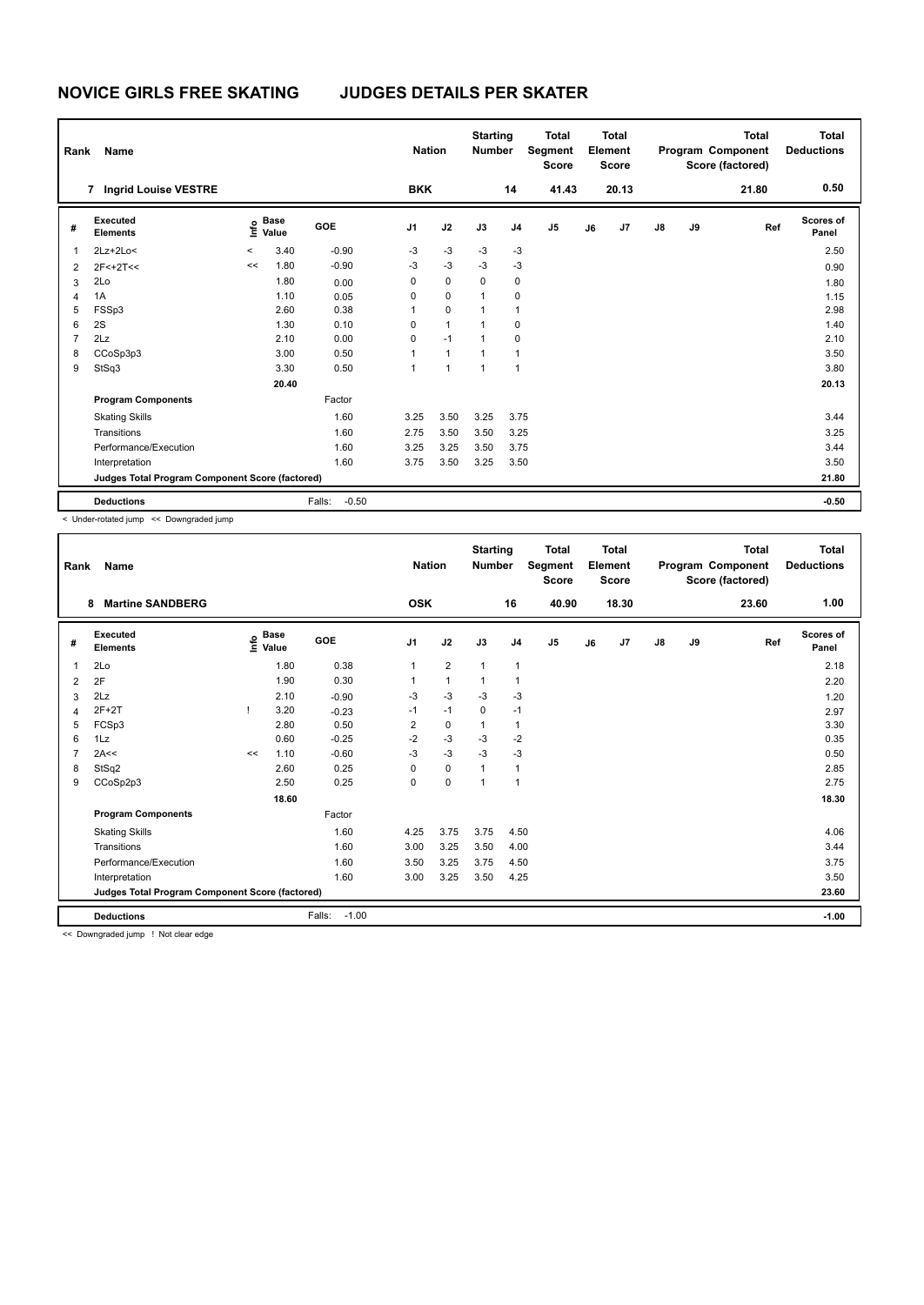| Rank           | Name                                            |                                  |         | <b>Nation</b>  |             | <b>Starting</b><br><b>Number</b> |                | Total<br>Segment<br><b>Score</b> |    | <b>Total</b><br>Element<br><b>Score</b> |               |    | <b>Total</b><br>Program Component<br>Score (factored) | <b>Total</b><br><b>Deductions</b> |
|----------------|-------------------------------------------------|----------------------------------|---------|----------------|-------------|----------------------------------|----------------|----------------------------------|----|-----------------------------------------|---------------|----|-------------------------------------------------------|-----------------------------------|
|                | Amine STORRØD<br>9                              |                                  |         | <b>FKK</b>     |             |                                  | 6              | 35.41                            |    | 19.69                                   |               |    | 15.72                                                 | 0.00                              |
| #              | Executed<br><b>Elements</b>                     | <b>Base</b><br>e Base<br>⊆ Value | GOE     | J <sub>1</sub> | J2          | J3                               | J <sub>4</sub> | J5                               | J6 | J7                                      | $\mathsf{J}8$ | J9 | Ref                                                   | Scores of<br>Panel                |
| 1              | 2F                                              | 1.90                             | $-0.53$ | $-1$           | $-2$        | $-2$                             | $-2$           |                                  |    |                                         |               |    |                                                       | 1.37                              |
| 2              | CCoSp3p3                                        | 3.00                             | $-0.08$ | 0              | $\mathbf 0$ | $\mathbf 0$                      | $-1$           |                                  |    |                                         |               |    |                                                       | 2.92                              |
| 3              | 2Lo                                             | 1.80                             | 0.00    | 0              | $\mathbf 0$ | $\mathbf 0$                      | $\mathbf 0$    |                                  |    |                                         |               |    |                                                       | 1.80                              |
| 4              | $2F+2Lo$                                        | 3.70                             | 0.00    | 0              | $\mathbf 0$ | $\mathbf 0$                      | $\mathbf 0$    |                                  |    |                                         |               |    |                                                       | 3.70                              |
| 5              | $2Lz+2T$                                        | 3.40                             | $-0.15$ | 0              | $-1$        | $-1$                             | 0              |                                  |    |                                         |               |    |                                                       | 3.25                              |
| 6              | 1A                                              | 1.10                             | 0.00    | $\Omega$       | $\mathbf 0$ | $\mathbf 0$                      | 0              |                                  |    |                                         |               |    |                                                       | 1.10                              |
| $\overline{7}$ | 2S                                              | 1.30                             | 0.00    | 0              | $\mathbf 0$ | $\Omega$                         | 0              |                                  |    |                                         |               |    |                                                       | 1.30                              |
| 8              | StSq2                                           | 2.60                             | $-0.25$ | $\Omega$       | $-1$        | $-1$                             | 0              |                                  |    |                                         |               |    |                                                       | 2.35                              |
| 9              | FCSp1                                           | 1.90                             | 0.00    | 0              | $\mathbf 0$ | 0                                | 0              |                                  |    |                                         |               |    |                                                       | 1.90                              |
|                |                                                 | 20.70                            |         |                |             |                                  |                |                                  |    |                                         |               |    |                                                       | 19.69                             |
|                | <b>Program Components</b>                       |                                  | Factor  |                |             |                                  |                |                                  |    |                                         |               |    |                                                       |                                   |
|                | <b>Skating Skills</b>                           |                                  | 1.60    | 2.75           | 2.50        | 2.50                             | 3.25           |                                  |    |                                         |               |    |                                                       | 2.75                              |
|                | Transitions                                     |                                  | 1.60    | 1.75           | 2.25        | 2.00                             | 2.50           |                                  |    |                                         |               |    |                                                       | 2.13                              |
|                | Performance/Execution                           |                                  | 1.60    | 3.00           | 2.50        | 2.25                             | 2.75           |                                  |    |                                         |               |    |                                                       | 2.63                              |
|                | Interpretation                                  |                                  | 1.60    | 2.50           | 2.25        | 2.00                             | 2.50           |                                  |    |                                         |               |    |                                                       | 2.31                              |
|                | Judges Total Program Component Score (factored) |                                  |         |                |             |                                  |                |                                  |    |                                         |               |    |                                                       | 15.72                             |
|                | <b>Deductions</b>                               |                                  |         |                |             |                                  |                |                                  |    |                                         |               |    |                                                       | 0.00                              |
|                |                                                 |                                  |         |                |             |                                  |                |                                  |    |                                         |               |    |                                                       |                                   |
|                |                                                 |                                  |         | -- -           |             | <b>Starting</b>                  |                | <b>Total</b>                     |    | <b>Total</b>                            |               |    | <b>Total</b>                                          | <b>Total</b>                      |

| Rank | Name                                            |           |                                  |         | <b>Nation</b>  |             | Starting<br><b>Number</b> |                | Total<br>Segment<br><b>Score</b> |    | ιοται<br>Element<br><b>Score</b> |               |    | тотаг<br>Program Component<br>Score (factored) | Total<br><b>Deductions</b> |
|------|-------------------------------------------------|-----------|----------------------------------|---------|----------------|-------------|---------------------------|----------------|----------------------------------|----|----------------------------------|---------------|----|------------------------------------------------|----------------------------|
|      | Sara ØSTENHEDEN<br>10                           |           |                                  |         | <b>OSK</b>     |             |                           | 12             | 34.16                            |    | 15.44                            |               |    | 18.72                                          | 0.00                       |
| #    | <b>Executed</b><br><b>Elements</b>              |           | <b>Base</b><br>e Base<br>⊆ Value | GOE     | J <sub>1</sub> | J2          | J3                        | J <sub>4</sub> | J <sub>5</sub>                   | J6 | J <sub>7</sub>                   | $\mathsf{J}8$ | J9 | Ref                                            | Scores of<br>Panel         |
| 1    | 2Lo                                             |           | 1.80                             | 0.08    | 0              | $\mathbf 0$ | $\mathbf{1}$              | 0              |                                  |    |                                  |               |    |                                                | 1.88                       |
| 2    | $1A+2Lo$                                        |           | 2.90                             | 0.00    | 0              | $\pmb{0}$   | 0                         | 0              |                                  |    |                                  |               |    |                                                | 2.90                       |
| 3    | $2S+2T<<$                                       | <<        | 1.70                             | $-0.45$ | $-2$           | $-2$        | $-3$                      | $-2$           |                                  |    |                                  |               |    |                                                | 1.25                       |
| 4    | 2Lz                                             |           | 2.10                             | $-0.08$ | $-1$           | 0           | $\Omega$                  | 0              |                                  |    |                                  |               |    |                                                | 2.02                       |
| 5    | CCoSp3p2                                        |           | 2.50                             | $-0.23$ | $-1$           | $\mathbf 0$ | 0                         | $-2$           |                                  |    |                                  |               |    |                                                | 2.27                       |
| 6    | 2T <                                            | $\hat{~}$ | 0.90                             | $-0.30$ | $-1$           | $-2$        | $-2$                      | $-1$           |                                  |    |                                  |               |    |                                                | 0.60                       |
| 7    | StSq2                                           |           | 2.60                             | 0.25    | 1              | 0           | 0                         | 1              |                                  |    |                                  |               |    |                                                | 2.85                       |
| 8    | 1A                                              |           | 1.10                             | 0.00    | 0              | 0           | 0                         | 0              |                                  |    |                                  |               |    |                                                | 1.10                       |
| 9    | FCSpBV                                          |           | 1.10                             | $-0.53$ | $-2$           | $-2$        | $-1$                      | $-2$           |                                  |    |                                  |               |    |                                                | 0.57                       |
|      |                                                 |           | 16.70                            |         |                |             |                           |                |                                  |    |                                  |               |    |                                                | 15.44                      |
|      | <b>Program Components</b>                       |           |                                  | Factor  |                |             |                           |                |                                  |    |                                  |               |    |                                                |                            |
|      | <b>Skating Skills</b>                           |           |                                  | 1.60    | 3.00           | 3.25        | 3.25                      | 3.00           |                                  |    |                                  |               |    |                                                | 3.13                       |
|      | Transitions                                     |           |                                  | 1.60    | 2.75           | 3.00        | 2.50                      | 2.50           |                                  |    |                                  |               |    |                                                | 2.69                       |
|      | Performance/Execution                           |           |                                  | 1.60    | 3.00           | 3.25        | 2.25                      | 3.00           |                                  |    |                                  |               |    |                                                | 2.88                       |
|      | Interpretation                                  |           |                                  | 1.60    | 3.25           | 3.50        | 2.50                      | 2.75           |                                  |    |                                  |               |    |                                                | 3.00                       |
|      | Judges Total Program Component Score (factored) |           |                                  |         |                |             |                           |                |                                  |    |                                  |               |    |                                                | 18.72                      |
|      | <b>Deductions</b>                               |           |                                  |         |                |             |                           |                |                                  |    |                                  |               |    |                                                | 0.00                       |

< Under-rotated jump << Downgraded jump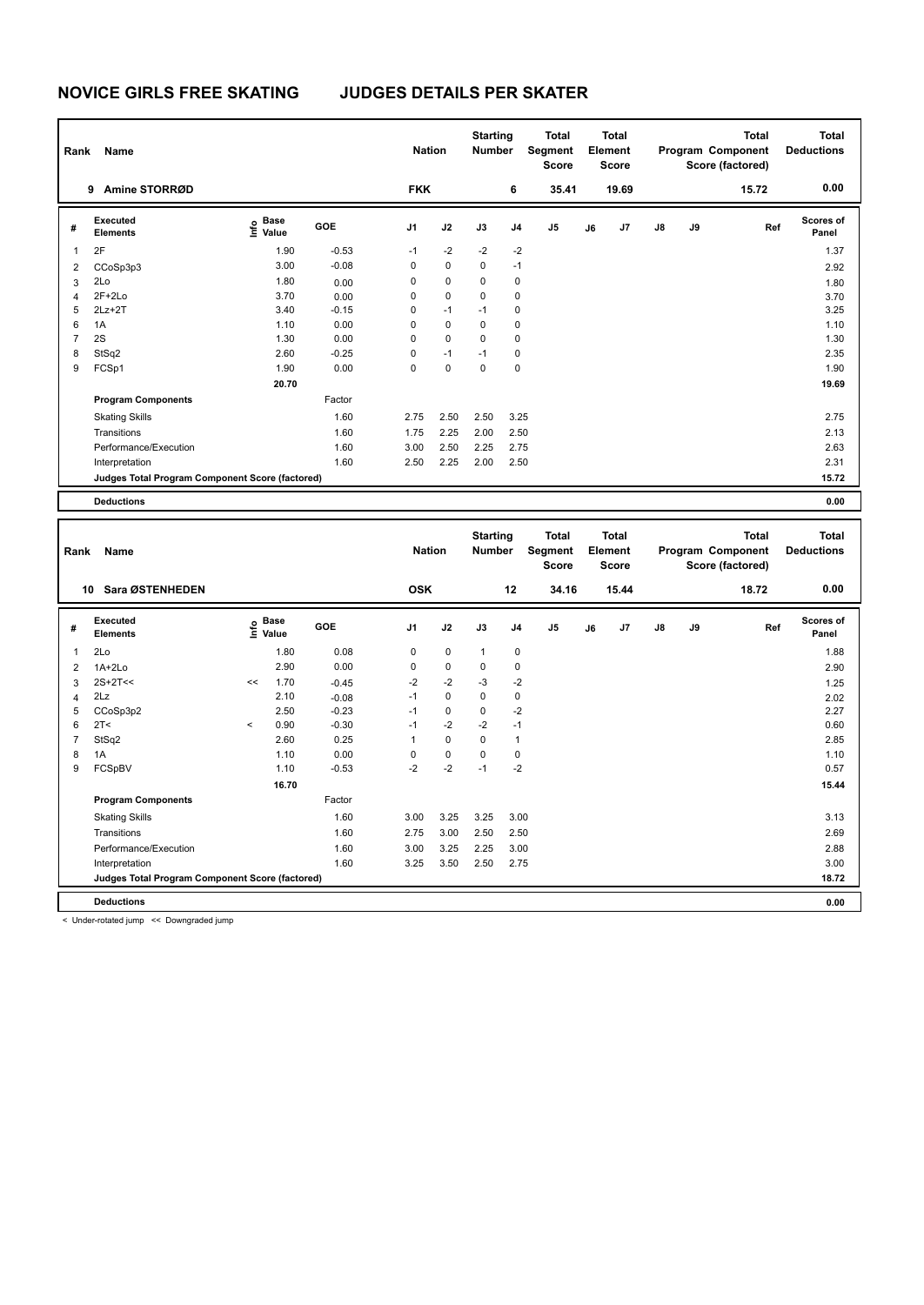| Rank           | Name                                            |         | <b>Nation</b>        |            | <b>Starting</b><br><b>Number</b> |              | <b>Total</b><br>Segment<br><b>Score</b> |      | <b>Total</b><br>Element<br><b>Score</b> |    |       | <b>Total</b><br>Program Component<br>Score (factored) | <b>Total</b><br><b>Deductions</b> |       |                           |
|----------------|-------------------------------------------------|---------|----------------------|------------|----------------------------------|--------------|-----------------------------------------|------|-----------------------------------------|----|-------|-------------------------------------------------------|-----------------------------------|-------|---------------------------|
|                | <b>Amalie RONG HANSEN</b><br>11                 |         |                      |            | <b>BKK</b>                       |              |                                         | 8    | 34.01                                   |    | 16.91 |                                                       |                                   | 17.10 | 0.00                      |
| #              | Executed<br><b>Elements</b>                     | ١nfo    | <b>Base</b><br>Value | <b>GOE</b> | J <sub>1</sub>                   | J2           | J3                                      | J4   | J <sub>5</sub>                          | J6 | J7    | $\mathsf{J}8$                                         | J9                                | Ref   | <b>Scores of</b><br>Panel |
| $\mathbf{1}$   | $2Lo+1T$                                        |         | 2.20                 | 0.00       | 0                                | $\mathbf 0$  | 0                                       | 0    |                                         |    |       |                                                       |                                   |       | 2.20                      |
| $\overline{2}$ | 2Lo                                             |         | 1.80                 | 0.15       | 0                                | $\mathbf{1}$ | $\mathbf{1}$                            | 0    |                                         |    |       |                                                       |                                   |       | 1.95                      |
| 3              | FSSp2                                           |         | 2.30                 | $-0.15$    | 0                                | $-1$         | $-1$                                    | 0    |                                         |    |       |                                                       |                                   |       | 2.15                      |
| 4              | StSq3                                           |         | 3.30                 | $-0.18$    | 0                                | 0            | $-1$                                    | 0    |                                         |    |       |                                                       |                                   |       | 3.12                      |
| 5              | 2F<                                             | $\prec$ | 1.40                 | $-0.83$    | $-3$                             | $-2$         | $-3$                                    | $-3$ |                                         |    |       |                                                       |                                   |       | 0.57                      |
| 6              | 1A                                              |         | 1.10                 | 0.00       | 0                                | $\mathbf 0$  | 0                                       | 0    |                                         |    |       |                                                       |                                   |       | 1.10                      |
| $\overline{7}$ | $2S+1T$                                         |         | 1.70                 | 0.00       | 0                                | $\mathbf 0$  | $\Omega$                                | 0    |                                         |    |       |                                                       |                                   |       | 1.70                      |
| 8              | 2S                                              |         | 1.30                 | $-0.15$    | $-1$                             | $-1$         | 0                                       | $-1$ |                                         |    |       |                                                       |                                   |       | 1.15                      |
| 9              | CCoSp3p3                                        |         | 3.00                 | $-0.03$    | 1                                | $-1$         | $-1$                                    | 0    |                                         |    |       |                                                       |                                   |       | 2.97                      |
|                |                                                 |         | 18.10                |            |                                  |              |                                         |      |                                         |    |       |                                                       |                                   |       | 16.91                     |
|                | <b>Program Components</b>                       |         |                      | Factor     |                                  |              |                                         |      |                                         |    |       |                                                       |                                   |       |                           |
|                | <b>Skating Skills</b>                           |         |                      | 1.60       | 3.25                             | 3.00         | 2.50                                    | 3.00 |                                         |    |       |                                                       |                                   |       | 2.94                      |
|                | Transitions                                     |         |                      | 1.60       | 2.75                             | 2.50         | 2.00                                    | 2.50 |                                         |    |       |                                                       |                                   |       | 2.44                      |
|                | Performance/Execution                           |         |                      | 1.60       | 3.00                             | 2.75         | 1.75                                    | 2.75 |                                         |    |       |                                                       |                                   |       | 2.56                      |
|                | Interpretation                                  |         |                      | 1.60       | 3.00                             | 3.00         | 2.25                                    | 2.75 |                                         |    |       |                                                       |                                   |       | 2.75                      |
|                | Judges Total Program Component Score (factored) |         |                      |            |                                  |              |                                         |      |                                         |    |       |                                                       |                                   |       | 17.10                     |
|                | <b>Deductions</b>                               |         |                      |            |                                  |              |                                         |      |                                         |    |       |                                                       |                                   |       | 0.00                      |

| Rank | Name<br><b>Lisa SAGEN</b><br>12                 |                                           |            | <b>Nation</b>  |              | <b>Starting</b><br><b>Number</b> |                | <b>Total</b><br>Segment<br><b>Score</b> |    | Total<br>Element<br><b>Score</b> |    |    | <b>Total</b><br>Program Component<br>Score (factored) | Total<br><b>Deductions</b> |
|------|-------------------------------------------------|-------------------------------------------|------------|----------------|--------------|----------------------------------|----------------|-----------------------------------------|----|----------------------------------|----|----|-------------------------------------------------------|----------------------------|
|      |                                                 |                                           |            | <b>AKK</b>     |              |                                  | 11             | 33.20                                   |    | 16.69                            |    |    | 16.51                                                 | 0.00                       |
| #    | Executed<br><b>Elements</b>                     | $\frac{e}{E}$ Base<br>$\frac{e}{E}$ Value | <b>GOE</b> | J <sub>1</sub> | J2           | J3                               | J <sub>4</sub> | J <sub>5</sub>                          | J6 | J7                               | J8 | J9 | Ref                                                   | <b>Scores of</b><br>Panel  |
| 1    | $2Lz+1T$                                        | 2.50                                      | $-0.30$    | $-1$           | $-1$         | $-1$                             | $-1$           |                                         |    |                                  |    |    |                                                       | 2.20                       |
| 2    | 1A                                              | 1.10                                      | 0.00       | 0              | 0            | 0                                | $\mathbf 0$    |                                         |    |                                  |    |    |                                                       | 1.10                       |
| 3    | 2Lo+1A+SEQ                                      | 2.32                                      | $-0.23$    | $-1$           | 0            | $-1$                             | $-1$           |                                         |    |                                  |    |    |                                                       | 2.09                       |
| 4    | StSq2                                           | 2.60                                      | 0.00       | 0              | 0            | 0                                | 0              |                                         |    |                                  |    |    |                                                       | 2.60                       |
| 5    | CCoSp2p1                                        | 1.70                                      | $-0.15$    | $\Omega$       | $-1$         | $\Omega$                         | $-1$           |                                         |    |                                  |    |    |                                                       | 1.55                       |
| 6    | 2F                                              | 1.90                                      | 0.00       | $\mathbf 0$    | 0            | $\mathbf 0$                      | $\mathbf 0$    |                                         |    |                                  |    |    |                                                       | 1.90                       |
| 7    | 2T                                              | 1.30                                      | 0.20       | 1              | $\mathbf{1}$ | $\mathbf{1}$                     | $\mathbf{1}$   |                                         |    |                                  |    |    |                                                       | 1.50                       |
| 8    | 2S                                              | 1.30                                      | $-0.20$    | $-1$           | $-1$         | $-1$                             | $-1$           |                                         |    |                                  |    |    |                                                       | 1.10                       |
| 9    | FCSSp3                                          | 2.60                                      | 0.05       | $\Omega$       | $\Omega$     | $\mathbf{1}$                     | $-1$           |                                         |    |                                  |    |    |                                                       | 2.65                       |
|      |                                                 | 17.32                                     |            |                |              |                                  |                |                                         |    |                                  |    |    |                                                       | 16.69                      |
|      | <b>Program Components</b>                       |                                           | Factor     |                |              |                                  |                |                                         |    |                                  |    |    |                                                       |                            |
|      | <b>Skating Skills</b>                           |                                           | 1.60       | 3.25           | 3.25         | 2.75                             | 3.75           |                                         |    |                                  |    |    |                                                       | 3.25                       |
|      | Transitions                                     |                                           | 1.60       | 1.75           | 2.50         | 1.75                             | 2.75           |                                         |    |                                  |    |    |                                                       | 2.19                       |
|      | Performance/Execution                           |                                           | 1.60       | 2.75           | 2.75         | 1.25                             | 3.25           |                                         |    |                                  |    |    |                                                       | 2.50                       |
|      | Interpretation                                  |                                           | 1.60       | 2.25           | 2.75         | 1.75                             | 2.75           |                                         |    |                                  |    |    |                                                       | 2.38                       |
|      | Judges Total Program Component Score (factored) |                                           |            |                |              |                                  |                |                                         |    |                                  |    |    |                                                       | 16.51                      |
|      | <b>Deductions</b>                               |                                           |            |                |              |                                  |                |                                         |    |                                  |    |    |                                                       | 0.00                       |
|      |                                                 |                                           |            |                |              |                                  |                |                                         |    |                                  |    |    |                                                       |                            |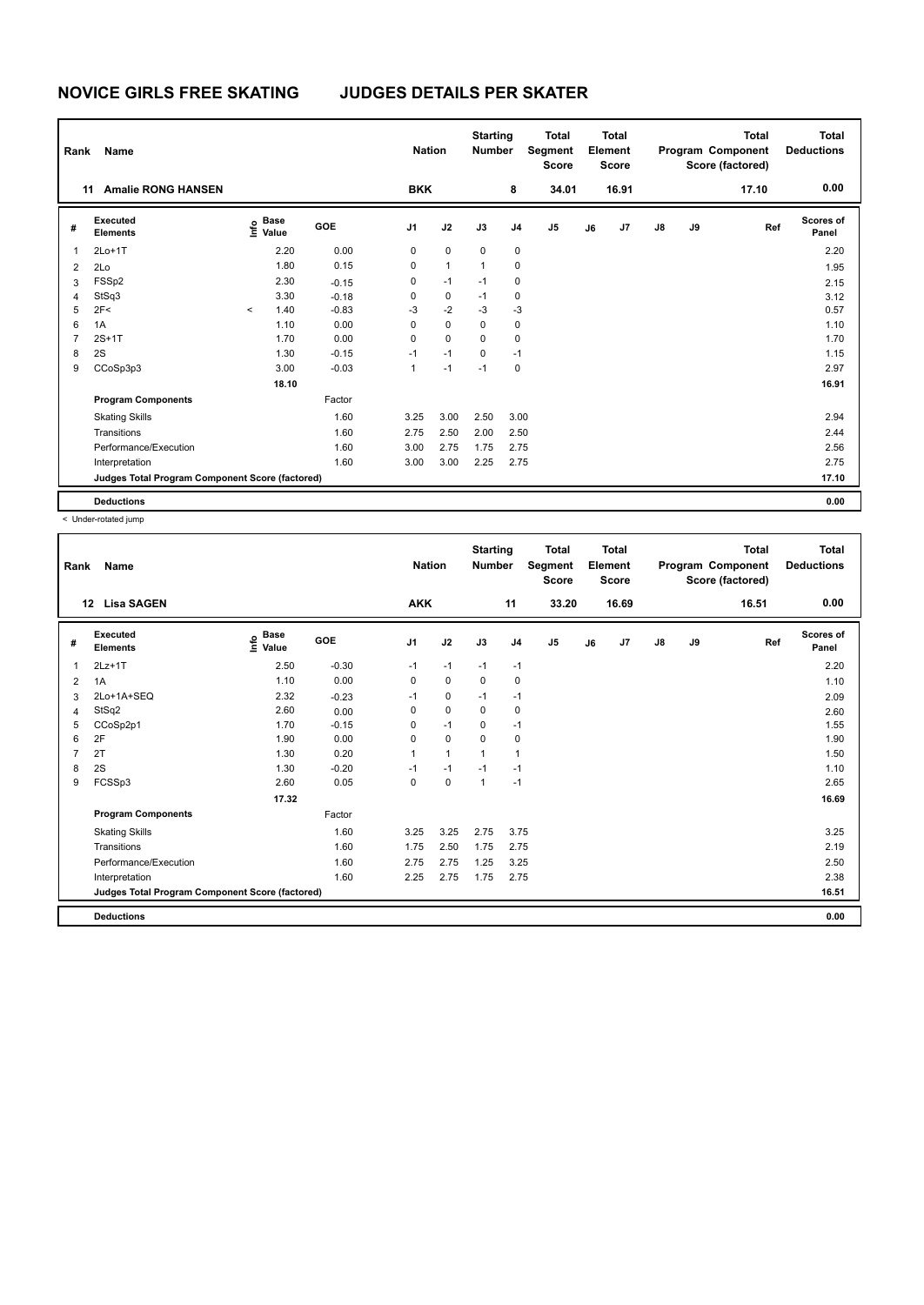| Rank           | <b>Name</b>                                     |         |                      |                   | <b>Nation</b>  |             | <b>Starting</b><br><b>Number</b> |                | <b>Total</b><br>Segment<br><b>Score</b> |    | <b>Total</b><br>Element<br><b>Score</b> |               |    | <b>Total</b><br>Program Component<br>Score (factored) | <b>Total</b><br><b>Deductions</b> |
|----------------|-------------------------------------------------|---------|----------------------|-------------------|----------------|-------------|----------------------------------|----------------|-----------------------------------------|----|-----------------------------------------|---------------|----|-------------------------------------------------------|-----------------------------------|
|                | <b>Dina VASBOTTEN</b><br>13                     |         |                      |                   | <b>OSK</b>     |             |                                  | 10             | 33.07                                   |    | 15.94                                   |               |    | 18.13                                                 | 1.00                              |
| #              | Executed<br><b>Elements</b>                     | lnfo    | <b>Base</b><br>Value | GOE               | J <sub>1</sub> | J2          | J3                               | J <sub>4</sub> | J <sub>5</sub>                          | J6 | J7                                      | $\mathsf{J}8$ | J9 | Ref                                                   | Scores of<br>Panel                |
| 1              | 1A                                              |         | 1.10                 | 0.05              | 1              | $\mathbf 0$ | $\mathbf 0$                      | $\mathbf 0$    |                                         |    |                                         |               |    |                                                       | 1.15                              |
| $\overline{2}$ | 2Lz                                             |         | 2.10                 | 0.00              | 0              | $\mathbf 0$ | $\Omega$                         | 0              |                                         |    |                                         |               |    |                                                       | 2.10                              |
| 3              | $2Lo+2T$                                        |         | 3.10                 | $-0.83$           | $-3$           | $-2$        | $-3$                             | $-3$           |                                         |    |                                         |               |    |                                                       | 2.27                              |
| 4              | FCSp2                                           |         | 2.30                 | $-0.38$           | 0              | $-2$        | $-2$                             | $-1$           |                                         |    |                                         |               |    |                                                       | 1.92                              |
| 5              | 2S                                              |         | 1.30                 | 0.00              | 0              | $\mathbf 0$ | $\mathbf 0$                      | 0              |                                         |    |                                         |               |    |                                                       | 1.30                              |
| 6              | 2F                                              |         | 1.90                 | $-0.90$           | $-3$           | $-3$        | $-3$                             | $-3$           |                                         |    |                                         |               |    |                                                       | 1.00                              |
| $\overline{7}$ | $2F+2T<$                                        | $\prec$ | 2.80                 | $-0.60$           | $-2$           | $-2$        | $-2$                             | $-2$           |                                         |    |                                         |               |    |                                                       | 2.20                              |
| 8              | CCoSp3p2                                        |         | 2.50                 | $-0.15$           | 0              | $-1$        | $\Omega$                         | $-1$           |                                         |    |                                         |               |    |                                                       | 2.35                              |
| 9              | StSq1                                           |         | 1.80                 | $-0.15$           | 0              | $-1$        | $-1$                             | 0              |                                         |    |                                         |               |    |                                                       | 1.65                              |
|                |                                                 |         | 18.90                |                   |                |             |                                  |                |                                         |    |                                         |               |    |                                                       | 15.94                             |
|                | <b>Program Components</b>                       |         |                      | Factor            |                |             |                                  |                |                                         |    |                                         |               |    |                                                       |                                   |
|                | <b>Skating Skills</b>                           |         |                      | 1.60              | 3.00           | 3.25        | 3.00                             | 3.25           |                                         |    |                                         |               |    |                                                       | 3.13                              |
|                | Transitions                                     |         |                      | 1.60              | 2.50           | 2.75        | 2.75                             | 2.50           |                                         |    |                                         |               |    |                                                       | 2.63                              |
|                | Performance/Execution                           |         |                      | 1.60              | 3.25           | 3.25        | 2.50                             | 2.75           |                                         |    |                                         |               |    |                                                       | 2.94                              |
|                | Interpretation                                  |         |                      | 1.60              | 2.75           | 3.00        | 2.25                             | 2.50           |                                         |    |                                         |               |    |                                                       | 2.63                              |
|                | Judges Total Program Component Score (factored) |         |                      |                   |                |             |                                  |                |                                         |    |                                         |               |    |                                                       | 18.13                             |
|                | <b>Deductions</b>                               |         |                      | Falls:<br>$-1.00$ |                |             |                                  |                |                                         |    |                                         |               |    |                                                       | $-1.00$                           |

| Rank           | Name                                            |                                  |                   | <b>Nation</b>  |             | <b>Starting</b><br><b>Number</b> |                | <b>Total</b><br>Segment<br><b>Score</b> |    | <b>Total</b><br>Element<br>Score |    |    | <b>Total</b><br>Program Component<br>Score (factored) | <b>Total</b><br><b>Deductions</b> |
|----------------|-------------------------------------------------|----------------------------------|-------------------|----------------|-------------|----------------------------------|----------------|-----------------------------------------|----|----------------------------------|----|----|-------------------------------------------------------|-----------------------------------|
|                | 14 Inger Eirin PETTERSEN                        |                                  |                   | <b>OI</b>      |             |                                  | $\overline{7}$ | 31.82                                   |    | 16.52                            |    |    | 15.80                                                 | 0.50                              |
| #              | Executed<br><b>Elements</b>                     | <b>Base</b><br>o Base<br>⊆ Value | GOE               | J <sub>1</sub> | J2          | J3                               | J <sub>4</sub> | J5                                      | J6 | J7                               | J8 | J9 | Ref                                                   | Scores of<br>Panel                |
| 1              | 2F                                              | 1.90                             | 0.00              | 0              | 0           | 0                                | 0              |                                         |    |                                  |    |    |                                                       | 1.90                              |
| 2              | $2Lo+1T$                                        | 2.20                             | 0.00              | 0              | $\mathbf 0$ | 0                                | 0              |                                         |    |                                  |    |    |                                                       | 2.20                              |
| 3              | CCoSp2p2                                        | 2.00                             | 0.00              | 0              | $\mathbf 0$ | 0                                | 0              |                                         |    |                                  |    |    |                                                       | 2.00                              |
| 4              | StSq2                                           | 2.60                             | 0.00              | $\Omega$       | $\mathbf 0$ | 0                                | 0              |                                         |    |                                  |    |    |                                                       | 2.60                              |
| 5              | $2S+1T$                                         | 1.70                             | 0.00              | $\Omega$       | $\mathbf 0$ | $\Omega$                         | 0              |                                         |    |                                  |    |    |                                                       | 1.70                              |
| 6              | 2Lo                                             | 1.80                             | $-0.08$           | 0              | 0           | $-1$                             | 0              |                                         |    |                                  |    |    |                                                       | 1.72                              |
| $\overline{7}$ | 2S                                              | 1.30                             | 0.00              | 0              | 0           | 0                                | 0              |                                         |    |                                  |    |    |                                                       | 1.30                              |
| 8              | 1A                                              | 1.10                             | 0.00              | $\Omega$       | $\mathbf 0$ | $\Omega$                         | 0              |                                         |    |                                  |    |    |                                                       | 1.10                              |
| 9              | FSSp2                                           | 2.30                             | $-0.30$           | 0              | $-1$        | $-2$                             | $-1$           |                                         |    |                                  |    |    |                                                       | 2.00                              |
|                |                                                 | 16.90                            |                   |                |             |                                  |                |                                         |    |                                  |    |    |                                                       | 16.52                             |
|                | <b>Program Components</b>                       |                                  | Factor            |                |             |                                  |                |                                         |    |                                  |    |    |                                                       |                                   |
|                | <b>Skating Skills</b>                           |                                  | 1.60              | 3.25           | 2.50        | 2.75                             | 2.75           |                                         |    |                                  |    |    |                                                       | 2.81                              |
|                | Transitions                                     |                                  | 1.60              | 2.50           | 2.50        | 1.75                             | 2.25           |                                         |    |                                  |    |    |                                                       | 2.25                              |
|                | Performance/Execution                           |                                  | 1.60              | 3.25           | 2.25        | 2.00                             | 2.50           |                                         |    |                                  |    |    |                                                       | 2.50                              |
|                | Interpretation                                  |                                  | 1.60              | 2.75           | 2.50        | 1.75                             | 2.25           |                                         |    |                                  |    |    |                                                       | 2.31                              |
|                | Judges Total Program Component Score (factored) |                                  |                   |                |             |                                  |                |                                         |    |                                  |    |    |                                                       | 15.80                             |
|                | <b>Deductions</b>                               |                                  | Falls:<br>$-0.50$ |                |             |                                  |                |                                         |    |                                  |    |    |                                                       | $-0.50$                           |
|                |                                                 |                                  |                   |                |             |                                  |                |                                         |    |                                  |    |    |                                                       |                                   |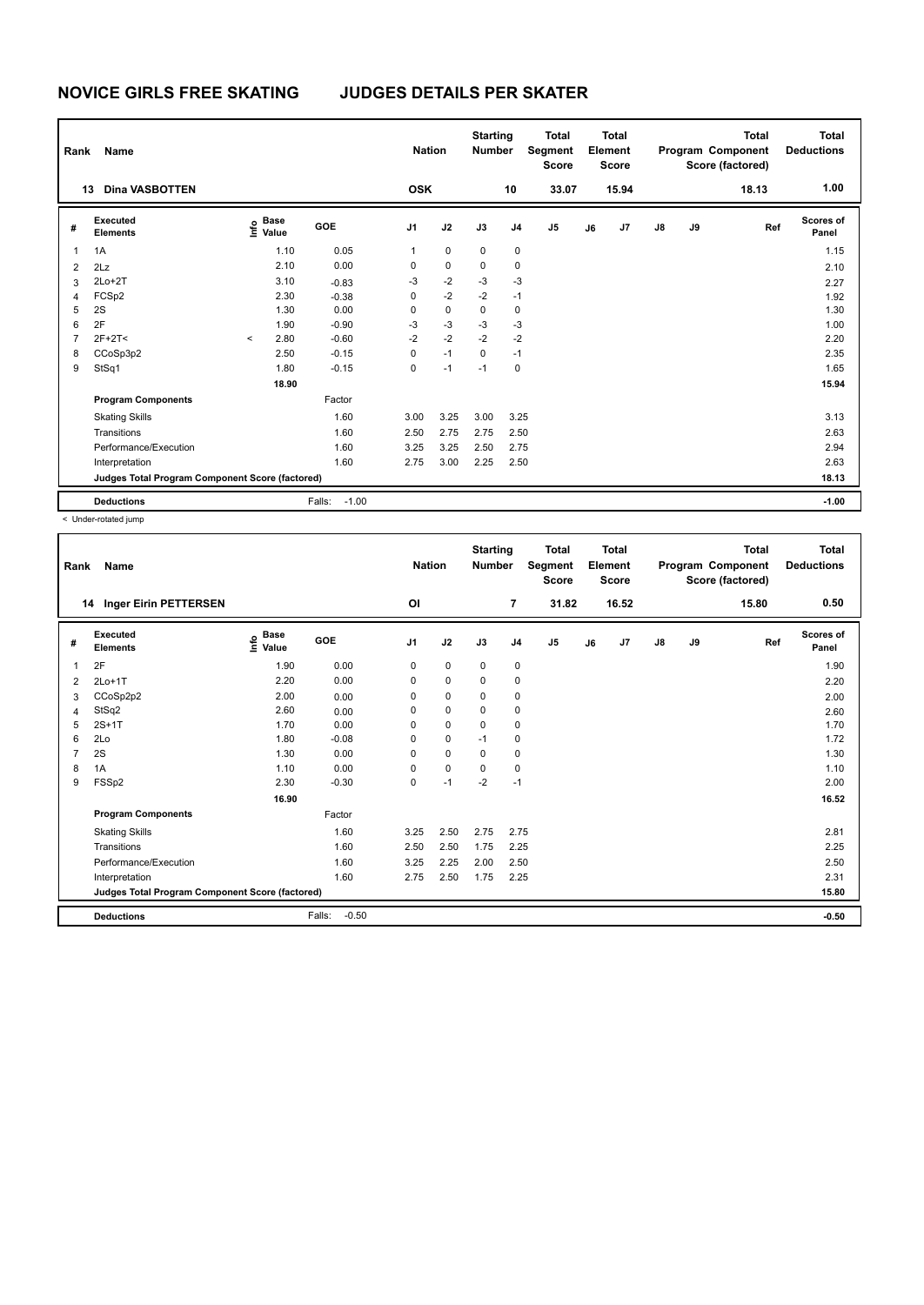| Rank           | Name                                            |      |                      |         |      | <b>Nation</b> | <b>Starting</b><br><b>Number</b> |                | <b>Total</b><br>Segment<br><b>Score</b> |    | <b>Total</b><br>Element<br><b>Score</b> |    |    | <b>Total</b><br>Program Component<br>Score (factored) | Total<br><b>Deductions</b> |
|----------------|-------------------------------------------------|------|----------------------|---------|------|---------------|----------------------------------|----------------|-----------------------------------------|----|-----------------------------------------|----|----|-------------------------------------------------------|----------------------------|
| 15             | <b>Karin Emilie PETTERSEN</b>                   |      |                      |         | OI   |               |                                  | 9              | 29.75                                   |    | 15.83                                   |    |    | 13.92                                                 | 0.00                       |
| #              | Executed<br><b>Elements</b>                     | ١nfo | <b>Base</b><br>Value | GOE     | J1   | J2            | J3                               | J <sub>4</sub> | J <sub>5</sub>                          | J6 | J7                                      | J8 | J9 | Ref                                                   | <b>Scores of</b><br>Panel  |
| 1              | $2F+1T$                                         |      | 2.30                 | $-0.23$ | $-1$ | $\mathbf 0$   | $-1$                             | $-1$           |                                         |    |                                         |    |    |                                                       | 2.07                       |
| $\overline{2}$ | $2Lo+2T$                                        |      | 3.10                 | $-0.38$ | $-2$ | $-1$          | $-1$                             | $-1$           |                                         |    |                                         |    |    |                                                       | 2.72                       |
| 3              | StSq1                                           |      | 1.80                 | $-0.30$ | $-1$ | $-1$          | $-1$                             | $-1$           |                                         |    |                                         |    |    |                                                       | 1.50                       |
| 4              | 2Lze                                            | e    | 1.50                 | $-0.68$ | $-2$ | $-2$          | $-3$                             | $-2$           |                                         |    |                                         |    |    |                                                       | 0.82                       |
| 5              | CCoSp3p3                                        |      | 3.00                 | 0.00    | 0    | 0             | 0                                | 0              |                                         |    |                                         |    |    |                                                       | 3.00                       |
| 6              | 2Lo                                             |      | 1.80                 | $-0.68$ | $-2$ | $-2$          | $-3$                             | $-2$           |                                         |    |                                         |    |    |                                                       | 1.12                       |
| $\overline{7}$ | 2F                                              |      | 1.90                 | $-0.15$ | $-1$ | $-1$          | 0                                | 0              |                                         |    |                                         |    |    |                                                       | 1.75                       |
| 8              | FCSp1                                           |      | 1.90                 | $-0.15$ | 0    | $-2$          | 0                                | 0              |                                         |    |                                         |    |    |                                                       | 1.75                       |
| 9              | 1A                                              |      | 1.10                 | 0.00    | 0    | 0             | 0                                | 0              |                                         |    |                                         |    |    |                                                       | 1.10                       |
|                |                                                 |      | 18.40                |         |      |               |                                  |                |                                         |    |                                         |    |    |                                                       | 15.83                      |
|                | <b>Program Components</b>                       |      |                      | Factor  |      |               |                                  |                |                                         |    |                                         |    |    |                                                       |                            |
|                | <b>Skating Skills</b>                           |      |                      | 1.60    | 1.50 | 2.75          | 2.50                             | 2.75           |                                         |    |                                         |    |    |                                                       | 2.38                       |
|                | Transitions                                     |      |                      | 1.60    | 1.75 | 2.25          | 1.75                             | 2.25           |                                         |    |                                         |    |    |                                                       | 2.00                       |
|                | Performance/Execution                           |      |                      | 1.60    | 2.00 | 2.50          | 1.50                             | 2.75           |                                         |    |                                         |    |    |                                                       | 2.19                       |
|                | Interpretation                                  |      |                      | 1.60    | 2.00 | 2.25          | 1.75                             | 2.50           |                                         |    |                                         |    |    |                                                       | 2.13                       |
|                | Judges Total Program Component Score (factored) |      |                      |         |      |               |                                  |                |                                         |    |                                         |    |    |                                                       | 13.92                      |
|                | <b>Deductions</b>                               |      |                      |         |      |               |                                  |                |                                         |    |                                         |    |    |                                                       | 0.00                       |

e Wrong edge

| Rank | Name                                            |                              |            | <b>Nation</b>  |             | <b>Starting</b><br><b>Number</b> |                | <b>Total</b><br>Segment<br><b>Score</b> |    | <b>Total</b><br>Element<br><b>Score</b> |               |    | <b>Total</b><br>Program Component<br>Score (factored) | <b>Total</b><br><b>Deductions</b> |
|------|-------------------------------------------------|------------------------------|------------|----------------|-------------|----------------------------------|----------------|-----------------------------------------|----|-----------------------------------------|---------------|----|-------------------------------------------------------|-----------------------------------|
| 16   | <b>Amalie FINNESTAD</b>                         |                              |            | <b>SKK</b>     |             |                                  | 4              | 28.87                                   |    | 15.87                                   |               |    | 13.00                                                 | 0.00                              |
| #    | Executed<br><b>Elements</b>                     | <b>Base</b><br>١nfo<br>Value | <b>GOE</b> | J <sub>1</sub> | J2          | J3                               | J <sub>4</sub> | J5                                      | J6 | J7                                      | $\mathsf{J}8$ | J9 | Ref                                                   | <b>Scores of</b><br>Panel         |
| 1    | 2Lz                                             | 1.50<br>$\prec$              | $-0.60$    | $-2$           | $-2$        | $-3$                             | $-1$           |                                         |    |                                         |               |    |                                                       | 0.90                              |
| 2    | $2Lo+1T$                                        | 2.20                         | $-0.08$    | $-1$           | 0           | 0                                | 0              |                                         |    |                                         |               |    |                                                       | 2.12                              |
| 3    | 2Lo                                             | 1.80                         | $-0.15$    | $-1$           | $-1$        | 0                                | $\mathbf 0$    |                                         |    |                                         |               |    |                                                       | 1.65                              |
| 4    | CCoSp3p3                                        | 3.00                         | 0.38       |                | 0           | $\mathbf 1$                      | $\mathbf{1}$   |                                         |    |                                         |               |    |                                                       | 3.38                              |
| 5    | 2S+1A+SEQ                                       | 1.92                         | $-0.35$    | $-2$           | $-2$        | $-2$                             | $-1$           |                                         |    |                                         |               |    |                                                       | 1.57                              |
| 6    | 2S                                              | 1.30                         | $-0.05$    | 0              | $-1$        | 0                                | 0              |                                         |    |                                         |               |    |                                                       | 1.25                              |
| 7    | 1A                                              | 1.10                         | 0.00       | 0              | $\mathbf 0$ | 0                                | 0              |                                         |    |                                         |               |    |                                                       | 1.10                              |
| 8    | StSq2                                           | 2.60                         | $-0.25$    | $-1$           | 0           | $-1$                             | 0              |                                         |    |                                         |               |    |                                                       | 2.35                              |
| 9    | FCCSp1                                          | 2.00                         | $-0.45$    | $-1$           | $-2$        | $-2$                             | $-1$           |                                         |    |                                         |               |    |                                                       | 1.55                              |
|      |                                                 | 17.42                        |            |                |             |                                  |                |                                         |    |                                         |               |    |                                                       | 15.87                             |
|      | <b>Program Components</b>                       |                              | Factor     |                |             |                                  |                |                                         |    |                                         |               |    |                                                       |                                   |
|      | <b>Skating Skills</b>                           |                              | 1.60       | 1.75           | 2.25        | 2.25                             | 2.50           |                                         |    |                                         |               |    |                                                       | 2.19                              |
|      | Transitions                                     |                              | 1.60       | 1.25           | 2.00        | 1.50                             | 2.00           |                                         |    |                                         |               |    |                                                       | 1.69                              |
|      | Performance/Execution                           |                              | 1.60       | 2.00           | 2.50        | 2.25                             | 2.25           |                                         |    |                                         |               |    |                                                       | 2.25                              |
|      | Interpretation                                  |                              | 1.60       | 2.00           | 2.00        | 1.75                             | 2.25           |                                         |    |                                         |               |    |                                                       | 2.00                              |
|      | Judges Total Program Component Score (factored) |                              |            |                |             |                                  |                |                                         |    |                                         |               |    |                                                       | 13.00                             |
|      | <b>Deductions</b>                               |                              |            |                |             |                                  |                |                                         |    |                                         |               |    |                                                       | 0.00                              |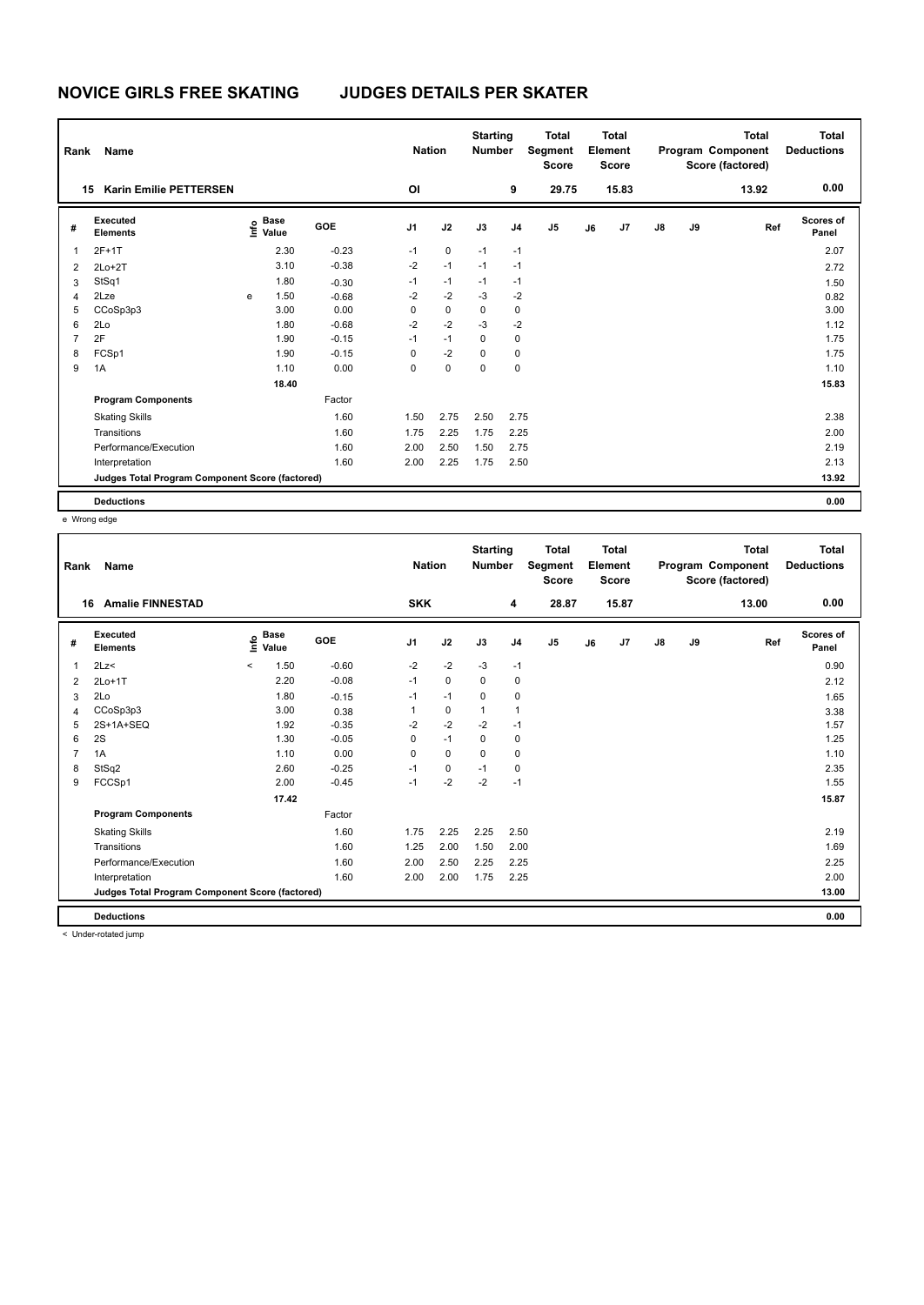| Rank           | Name                                            |    |                      |                   | <b>Nation</b>  |             | <b>Starting</b><br><b>Number</b> |                | <b>Total</b><br>Segment<br><b>Score</b> |    | <b>Total</b><br>Element<br><b>Score</b> |               |    | <b>Total</b><br>Program Component<br>Score (factored) | Total<br><b>Deductions</b> |
|----------------|-------------------------------------------------|----|----------------------|-------------------|----------------|-------------|----------------------------------|----------------|-----------------------------------------|----|-----------------------------------------|---------------|----|-------------------------------------------------------|----------------------------|
| 17             | Maria BJØRKLI                                   |    |                      |                   | <b>SKK</b>     |             |                                  | $\mathbf{2}$   | 28.80                                   |    | 16.09                                   |               |    | 13.21                                                 | 0.50                       |
| #              | Executed<br><b>Elements</b>                     | ۴  | <b>Base</b><br>Value | <b>GOE</b>        | J <sub>1</sub> | J2          | J3                               | J <sub>4</sub> | J <sub>5</sub>                          | J6 | J7                                      | $\mathsf{J}8$ | J9 | Ref                                                   | Scores of<br>Panel         |
| 1              | 1A                                              |    | 1.10                 | 0.10              | 0              | 0           | $\mathbf{1}$                     | $\mathbf{1}$   |                                         |    |                                         |               |    |                                                       | 1.20                       |
| $\overline{2}$ | $2S+2Lo<<$                                      | << | 1.80                 | $-0.60$           | $-3$           | $-3$        | $-3$                             | $-3$           |                                         |    |                                         |               |    |                                                       | 1.20                       |
| 3              | FCCSp2                                          |    | 2.30                 | $-0.38$           | 0              | $-2$        | $-2$                             | $-1$           |                                         |    |                                         |               |    |                                                       | 1.92                       |
| 4              | 1A                                              |    | 1.10                 | 0.00              | 0              | $\mathbf 0$ | $\mathbf 0$                      | 0              |                                         |    |                                         |               |    |                                                       | 1.10                       |
| 5              | $2F+2Lo$                                        |    | 3.70                 | $-0.45$           | $-1$           | $-2$        | $-2$                             | $-1$           |                                         |    |                                         |               |    |                                                       | 3.25                       |
| 6              | 2F                                              |    | 1.90                 | $-0.23$           | $-1$           | $-1$        | $-1$                             | $\mathbf 0$    |                                         |    |                                         |               |    |                                                       | 1.67                       |
| $\overline{7}$ | CCoSp3p3                                        |    | 3.00                 | 0.13              | 0              | $\mathbf 0$ | 0                                | $\mathbf{1}$   |                                         |    |                                         |               |    |                                                       | 3.13                       |
| 8              | StSq1                                           |    | 1.80                 | $-0.38$           | $-1$           | $-2$        | $-1$                             | $-1$           |                                         |    |                                         |               |    |                                                       | 1.42                       |
| 9              | 2S                                              |    | 1.30                 | $-0.10$           | $-1$           | 0           | $-1$                             | $\mathbf 0$    |                                         |    |                                         |               |    |                                                       | 1.20                       |
|                |                                                 |    | 18.00                |                   |                |             |                                  |                |                                         |    |                                         |               |    |                                                       | 16.09                      |
|                | <b>Program Components</b>                       |    |                      | Factor            |                |             |                                  |                |                                         |    |                                         |               |    |                                                       |                            |
|                | <b>Skating Skills</b>                           |    |                      | 1.60              | 2.00           | 2.25        | 2.00                             | 2.25           |                                         |    |                                         |               |    |                                                       | 2.13                       |
|                | Transitions                                     |    |                      | 1.60              | 2.50           | 1.50        | 1.50                             | 2.75           |                                         |    |                                         |               |    |                                                       | 2.06                       |
|                | Performance/Execution                           |    |                      | 1.60              | 2.00           | 1.75        | 2.00                             | 2.50           |                                         |    |                                         |               |    |                                                       | 2.06                       |
|                | Interpretation                                  |    |                      | 1.60              | 2.25           | 1.50        | 1.75                             | 2.50           |                                         |    |                                         |               |    |                                                       | 2.00                       |
|                | Judges Total Program Component Score (factored) |    |                      |                   |                |             |                                  |                |                                         |    |                                         |               |    |                                                       | 13.21                      |
|                | <b>Deductions</b>                               |    |                      | $-0.50$<br>Falls: |                |             |                                  |                |                                         |    |                                         |               |    |                                                       | $-0.50$                    |

<< Downgraded jump

| Rank | Name                                            |      |                      |         | <b>Nation</b>  |             | <b>Starting</b><br><b>Number</b> |                | <b>Total</b><br>Segment<br><b>Score</b> |    | <b>Total</b><br>Element<br><b>Score</b> |               |    | <b>Total</b><br>Program Component<br>Score (factored) | <b>Total</b><br><b>Deductions</b> |
|------|-------------------------------------------------|------|----------------------|---------|----------------|-------------|----------------------------------|----------------|-----------------------------------------|----|-----------------------------------------|---------------|----|-------------------------------------------------------|-----------------------------------|
| 18   | <b>Liv Nora LARSEN</b>                          |      |                      |         | <b>SKK</b>     |             |                                  | 3              | 26.59                                   |    | 14.06                                   |               |    | 12.53                                                 | 0.00                              |
| #    | Executed<br><b>Elements</b>                     | ١nfo | <b>Base</b><br>Value | GOE     | J <sub>1</sub> | J2          | J3                               | J <sub>4</sub> | J5                                      | J6 | J <sub>7</sub>                          | $\mathsf{J}8$ | J9 | Ref                                                   | <b>Scores of</b><br>Panel         |
| 1    | 1A                                              |      | 1.10                 | 0.05    | 0              | 0           | 0                                | $\mathbf{1}$   |                                         |    |                                         |               |    |                                                       | 1.15                              |
| 2    | $2S+2T<<$                                       | <<   | 1.70                 | $-0.55$ | $-3$           | $-2$        | $-3$                             | $-3$           |                                         |    |                                         |               |    |                                                       | 1.15                              |
| 3    | CCoSp3p1                                        |      | 2.00                 | $-0.45$ | $-1$           | $-1$        | $-2$                             | $-2$           |                                         |    |                                         |               |    |                                                       | 1.55                              |
| 4    | 2Lo                                             |      | 1.80                 | $-0.08$ | $\Omega$       | 0           | $-1$                             | 0              |                                         |    |                                         |               |    |                                                       | 1.72                              |
| 5    | 2F                                              |      | 1.90                 | $-0.45$ | $-1$           | $-2$        | $-2$                             | $-1$           |                                         |    |                                         |               |    |                                                       | 1.45                              |
| 6    | FCSp1                                           |      | 1.90                 | 0.00    | $\Omega$       | 0           | 0                                | 0              |                                         |    |                                         |               |    |                                                       | 1.90                              |
| 7    | 2Lo+1A+SEQ                                      |      | 2.32                 | $-0.15$ | $\Omega$       | $\mathbf 0$ | $-2$                             | 0              |                                         |    |                                         |               |    |                                                       | 2.17                              |
| 8    | 2S                                              |      | 1.30                 | $-0.05$ | 0              | $-1$        | $\Omega$                         | 0              |                                         |    |                                         |               |    |                                                       | 1.25                              |
| 9    | StSq1                                           |      | 1.80                 | $-0.08$ | 0              | 0           | 0                                | $-1$           |                                         |    |                                         |               |    |                                                       | 1.72                              |
|      |                                                 |      | 15.82                |         |                |             |                                  |                |                                         |    |                                         |               |    |                                                       | 14.06                             |
|      | <b>Program Components</b>                       |      |                      | Factor  |                |             |                                  |                |                                         |    |                                         |               |    |                                                       |                                   |
|      | <b>Skating Skills</b>                           |      |                      | 1.60    | 2.50           | 2.25        | 2.50                             | 2.25           |                                         |    |                                         |               |    |                                                       | 2.38                              |
|      | Transitions                                     |      |                      | 1.60    | 2.00           | 1.50        | 1.25                             | 1.75           |                                         |    |                                         |               |    |                                                       | 1.63                              |
|      | Performance/Execution                           |      |                      | 1.60    | 2.50           | 2.00        | 2.00                             | 2.00           |                                         |    |                                         |               |    |                                                       | 2.13                              |
|      | Interpretation                                  |      |                      | 1.60    | 1.75           | 1.75        | 1.50                             | 1.75           |                                         |    |                                         |               |    |                                                       | 1.69                              |
|      | Judges Total Program Component Score (factored) |      |                      |         |                |             |                                  |                |                                         |    |                                         |               |    |                                                       | 12.53                             |
|      | <b>Deductions</b>                               |      |                      |         |                |             |                                  |                |                                         |    |                                         |               |    |                                                       | 0.00                              |

<< Downgraded jump